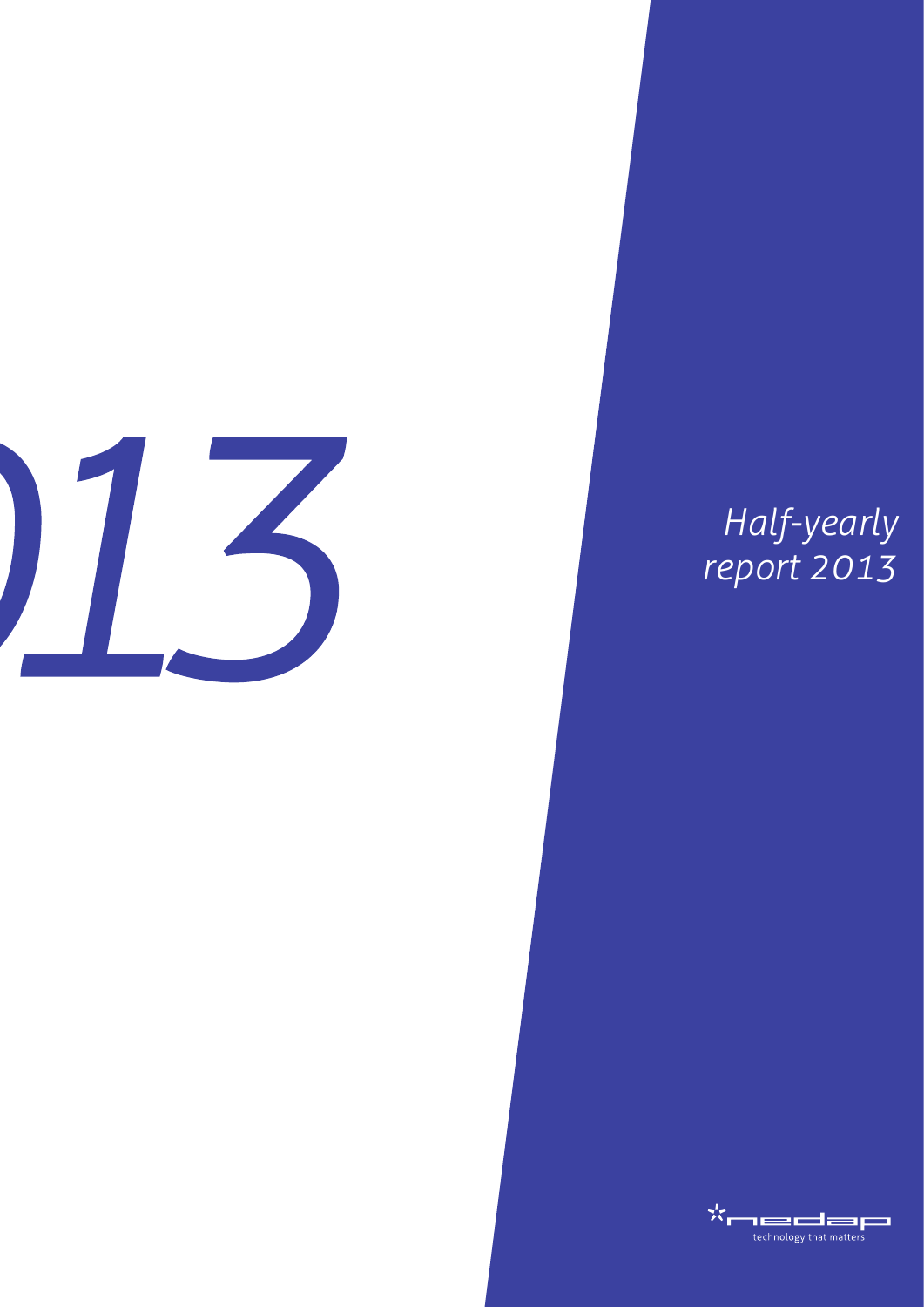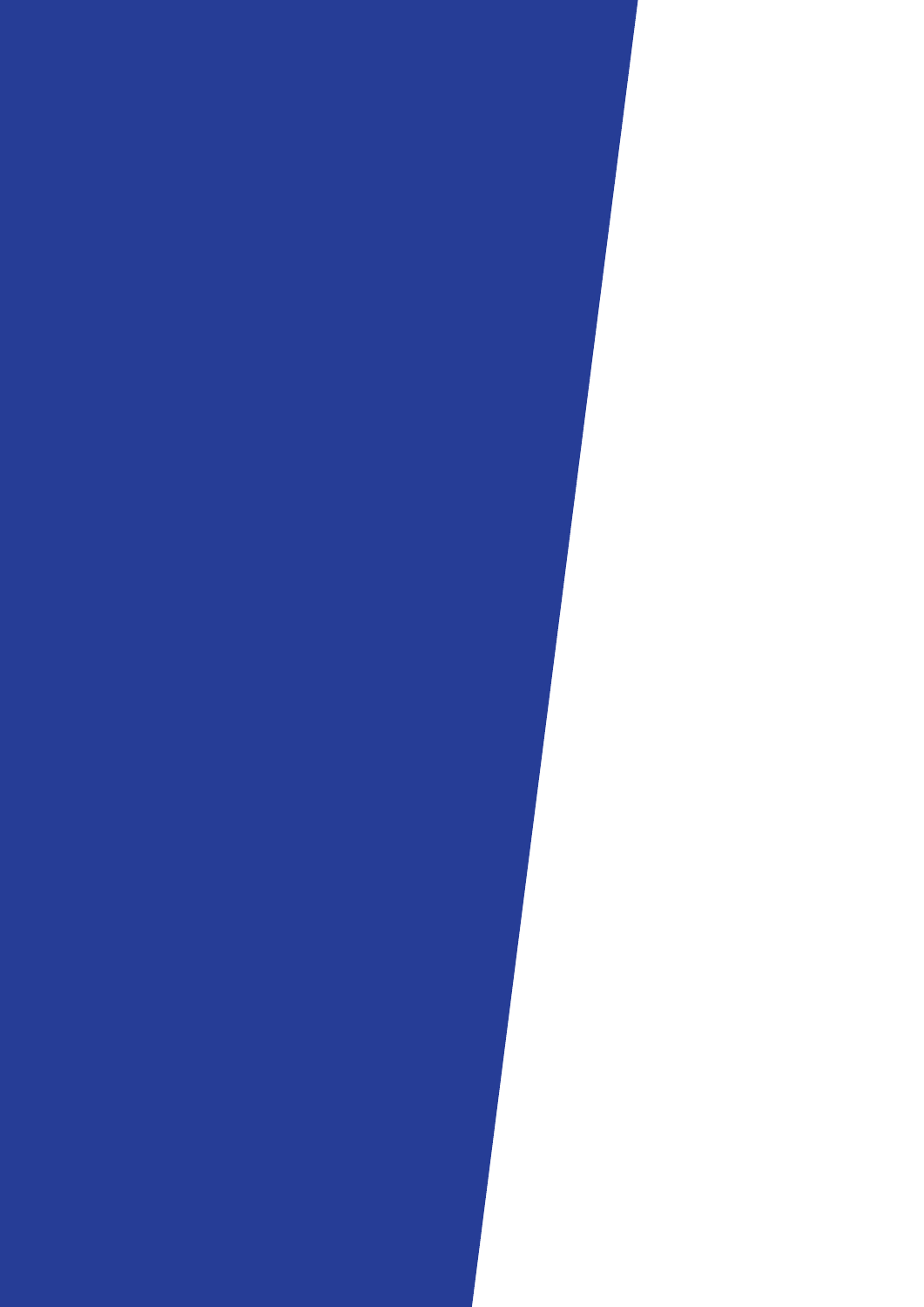- *04 Half-yearly report 2013 of the Board of Management*
- *08 Half-yearly Financial Statements 2013*
- *16 Statement*
- *17 Profile Nedap*

*Contents* 

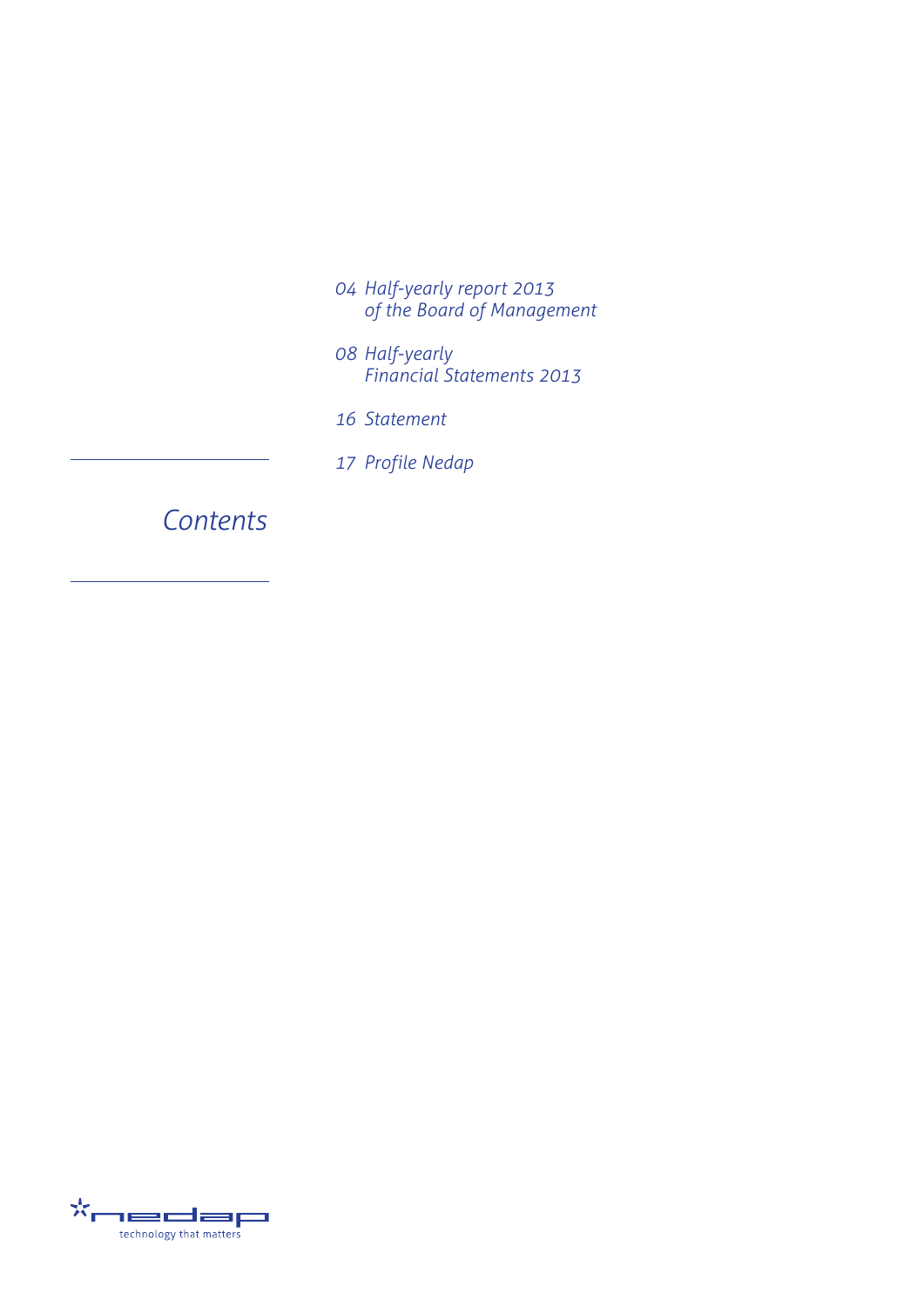## *Half-yearly report 2013*

The revenue of the N.V. Nederlandsche Apparatenfabriek "Nedap" for the 1st half-year 2013 at € 82.0 million, was almost identical to the very good 1st half-year 2012 (€ 83.7 million). The added value at € 57.2 million was also virtually the same (1st half-year 2012:  $\epsilon$  56.5 million). The profit after tax - due to the composition of revenue and further investment in innovation and in the marketing and sales organisation - showed a decline from € 6.6 million to € 5.1 million, and thus amounted to 6.2% of revenue (1st half-year 2012: 7.9%).

In the 1st half-year 2013, the market groups AVI, Energy Systems, Healthcare, and Retail achieved higher revenue than in the same period of 2012. In addition to the expected drop in Library Solutions, revenue of the market groups Livestock Management (formally Agri) and Light Controls were also flat. Only the revenue of the market group Security Management remained at more or less the same level. In light of the level of activities within the Nedap organisation over the last year. an increase in total revenue had been expected. As a result of uncertain economic conditions in many parts of the world, however, almost all market groups - especially during the last couple of months – were confronted with more cautious markets than had been forecast. Orders were deferred, decisions postponed, and investment put on hold. This development also led to an increase in the size of the operating capital.

At the end of the period under review, a plot of land was purchased (almost 10,000 m² with offices and production units) bordering onto the existing Nedap facility in Groenlo. This acquisition will make it possible to realise future growth in Groenlo. Due to the continuing globalisation of operations, and the further strengthening of the development, marketing, and sales groups, the number of employees increased once more in the

1st half-year 2013. This number went up by 46 to 755 employees (731 FTEs). The operating profit finished at 7.4% (1st half-year 2012: 10.0%). Despite the investments and the increase in the operating capital already referred to, the solvency position (equity excluding undistributed profit and adjustment in line with IAS 19A, expressed as a percentage of total assets) remained virtually the same at 38.4% (year-end 2012: 38.1%). Including undistributed profit and the adjustment in line with IAS 19A, this percentage was 40.4%.

Our continued investment in innovation and sales has increased the distinctive capacity of the Nedap propositions in recent years, which has strengthened its positions in the various markets. This means the future is looked forward to with confidence, and healthy growth of the organisation is expected. The predictability of revenue and profit in the short to medium term has not, however, been helped by the uncertain and volatile economic conditions in a number of regions and sectors relevant for Nedap. The project-based character of a large part of revenue is also not conducive in this respect. For the 2nd half-year of 2013, at this point in time revenue is expected to reach the same level as in the same period in 2012. Concerning the profit for 2013 - in light of the many uncertainties – no forecast can be made yet.

#### Market Developments

The market group AVI (products for vehicle and driver identification and wireless parking systems) saw its revenue rise once more in the 1st halfyear. Both the products for long distance vehicle and driver identification and for wireless parking detection made a contribution to this. The use of wireless parking detection systems in urban areas - as part of the Smart Cities concept - is growing in popularity. Systems have already been delivered and pilots are ongoing around the world.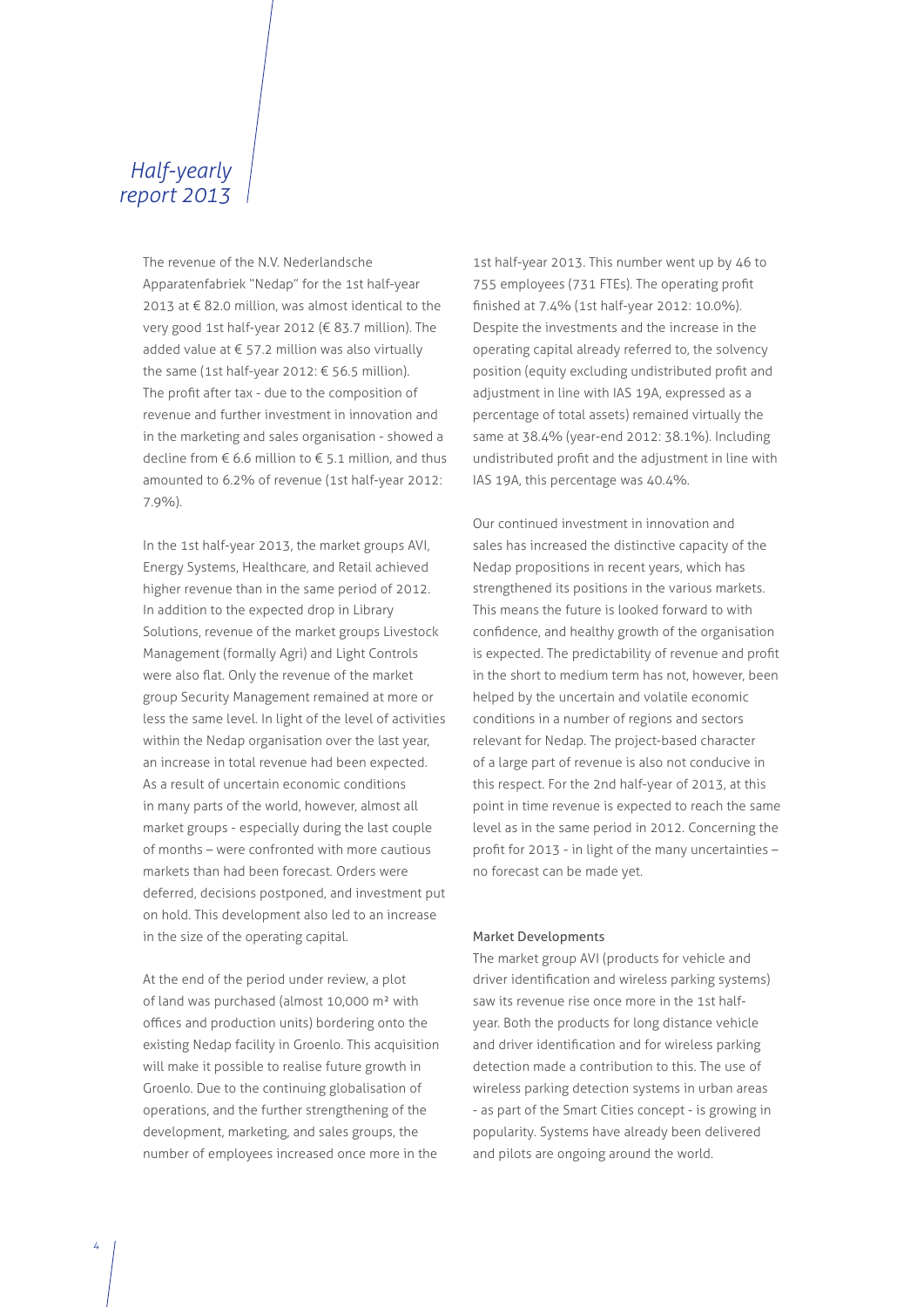The market group Energy Systems (autonomous energy systems), with its PowerRouter product (system for the independent and effective generation, storage and consumption of electricity), showed an excellent growth in revenue during the report period. The growth was, however, limited by uncertainties in various markets in relation to legislation surrounding 'self-use' and the storage of solar power. The preventative replacement program being carried out by the market group has also continued longer than expected.

Revenue of the market group Healthcare (automation of administrative duties of healthcare professionals to create more time for care) showed steady growth. Care organisations in the Netherlands (the market for the Healthcare market group) are currently being faced with government spending cuts and new forms of financing. At the same time, a shift is taking place from centrally administered to locally administered services, with an increase in informal care. All of these factors have created an increasing need for support using modern technology. More and more healthcare institutions are therefore making use of the services of this market group and this has solidified its market position. Despite the current difficult economic circumstances in the employment services sector, the Pep® suite (digital timesheet processing) also contributed to the growth in revenue of this market group.

The market group Library Solutions (RFID self-service systems for libraries) is no longer concentrating on implementing integrated library projects, acting as a systems integrator combining a mix of in-house components and third-party products. It is now concentrating on the development and supply of a cutting-edge product portfolio, which allows business partners in an increasing number of countries - to carry out

individual client-specific projects. The realignment of its market approach meant that the revenue of this market group, as expected, was lower than in the same period of 2012.

The revenue of the market group Light Controls (power electronics for lighting) was somewhat down compared to the same period in 2012, when a large project was carried out in America. The group felt the impact of a reluctance to invest in the market for professional lighting. The electronic drivers for UV lighting and explosion-proof products nonetheless showed impressive growth.

Revenue of the market group Livestock Management in both dairy farming and pigbreeding was down on the strong 1st half-year 2012. This market group (formerly Agri) focuses on automation of cattle farming processes that help livestock farmers optimise their business processes and improve the well-being of humans and animals. A major contributory factor in the flat revenue was the significant increase in the size of yields over last year, which led to some stockpiling in the logistical chains of a number of customers. Furthermore, the wave of investment in the pigbreeding sector following the introduction of new European regulations came to an end. The higher operating costs for cattle farmers due to higher feed prices and the relatively long winter in the northern hemisphere - which slowed down the construction of new stalls – also contributed to the decline in revenue.

Despite the difficult conditions in the retail sector, the market group Retail (security, management and information systems for retail) saw its revenue grow further in a very competitive market. The market group is becoming increasingly successful in developing attractive propositions for specific market segments and winning leading retailers for them with RFID systems.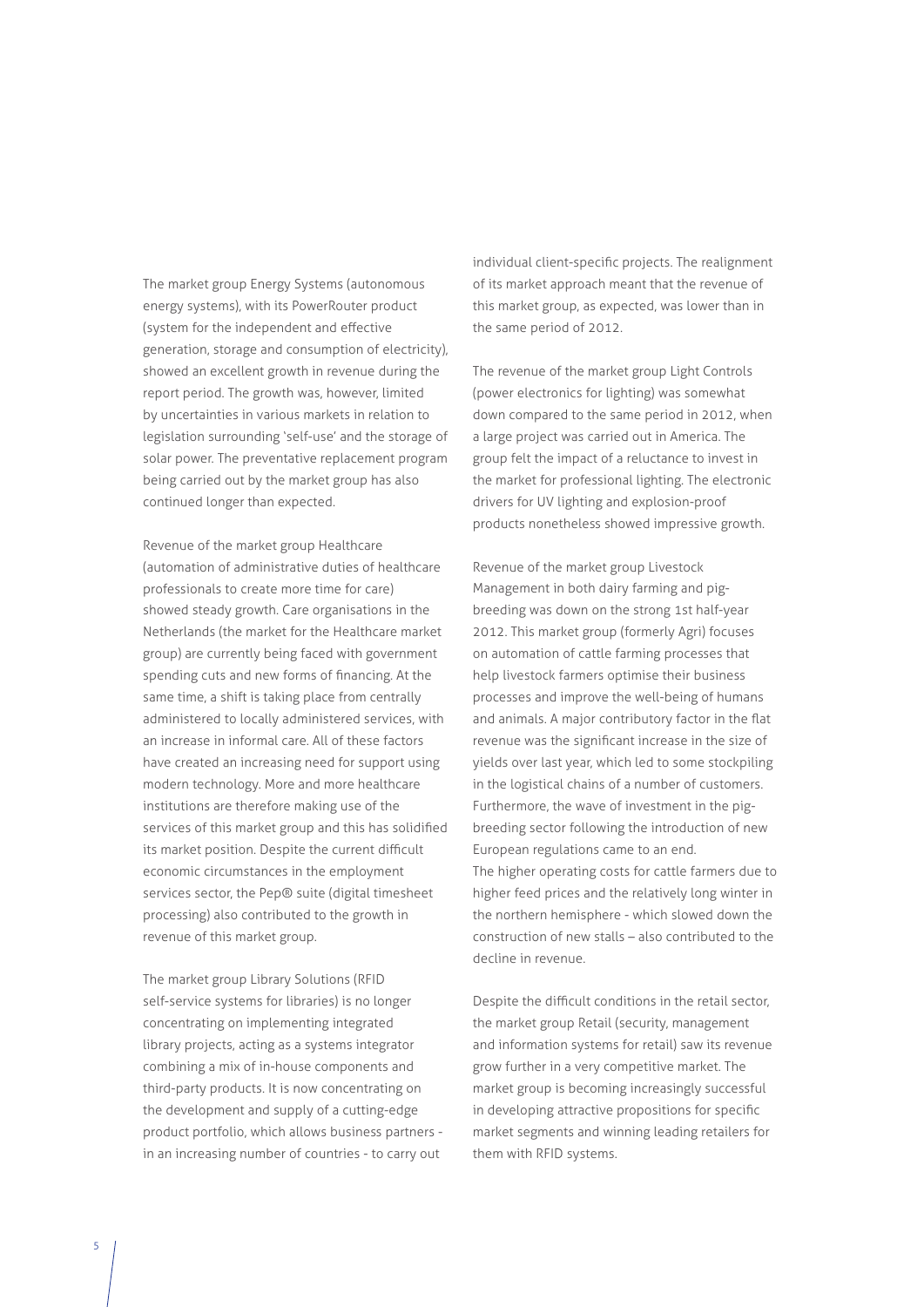The revenue of the Security Management market group (access control, registration, payments, fire and intrusion alarms, surveillance, locker management, and biometrics systems) remained at more or less the same level as the same period in 2012. The decline in revenue in the Netherlands was more or less completely compensated for by higher revenue from other West-European countries.

#### Financial

Revenue over the 1st half-year 2013, at  $\epsilon$  82.0 million, was 2% down on the same period in 2012 (€ 83.7 million). The added value (revenue plus or minus the movement in inventories minus cost of materials) at  $\epsilon$  57.2 million - due to the composition of the assortment and an improved purchasing process - was even slightly higher (1st half-year 2012: € 56.5 million).

Expenditure on "Subcontracting and other external costs" was up by  $\xi$  1.3 million, amongst other things due to higher production and development costs, and the higher costs associated with the strengthening of the sales activities. Expenditure on "Salaries and social security charges" was up by  $\epsilon$  1.1 million due to the agreed salary increases and the increase in the number of employees. Substantially less was spent on severance payments this half-year than a year ago. Amortisation and depreciation went up by 13% to € 4.9 million, primarily due to higher revenue for products where the development costs had been capitalised. The amount that was capitalised for non-current assets manufactured in-house stayed more or less the same. On balance, an operating profit remained of  $\in$  6.0 million, as opposed to  $\in$  8.3 million in the same period in 2012. As a percentage of revenue, the operating profit amounted to 7.4%. Over the 1st half-year 2012, this percentage was

#### 10.0%.

The financing expenses fell slightly as a result of valuation differences for interest rate hedging. The share in the profit of our associate Nedap France S.A.S. (Retail, Security Management, and Library systems) rose by almost € 0.1 million compared to the 1st half-year of 2012.

After deduction of corporation tax, a profit remained of € 5.1 million, as opposed to € 6.6 million for the same period in 2012. As a percentage of revenue, the profit amounted to 6.2%. Over the 1st half-year 2012, this percentage was 7.9%.

The lower tax liability for the 1st half-year 2013 of 17.2% and for the 1st half-year 2012 of 19.5% (the nominal corporate income tax rate in the Netherlands is 25%) was amongst other things due to the application of the Innovation box. The Innovation box makes it possible for businesses to pay a reduced tax rate on revenue from innovations.

The positive cash flow from operating activities in the 1st half-year was  $\epsilon$  6.3 million. The temporary increase of the inventories of  $\epsilon$  5.5 million was mainly caused by the cautious approach of the markets during recent months, which could no longer be sufficiently anticipated.  $\epsilon$  7.6 million was spent on investing activities. This included the acquisition of a plot of land with structures adjoining the Nedap facility in Groenlo. € 10.1 million was paid out in dividends over 2012 in the period under review. Furthermore, repayments on loans were made of  $\epsilon$  0.1 million, and  $\epsilon$  0.2 million of own shares were sold to the Stichting Medewerkerparticipatie Nedap (Nedap Employee Participation Foundation). On balance, the liquidity position fell by € 11.3 million. An agreement was reached with the main bank to increase the current credit facility by € 5.0 million until 1 December 2013 under the existing conditions. The credit facilities at the banks as per 30 June 2013 totalled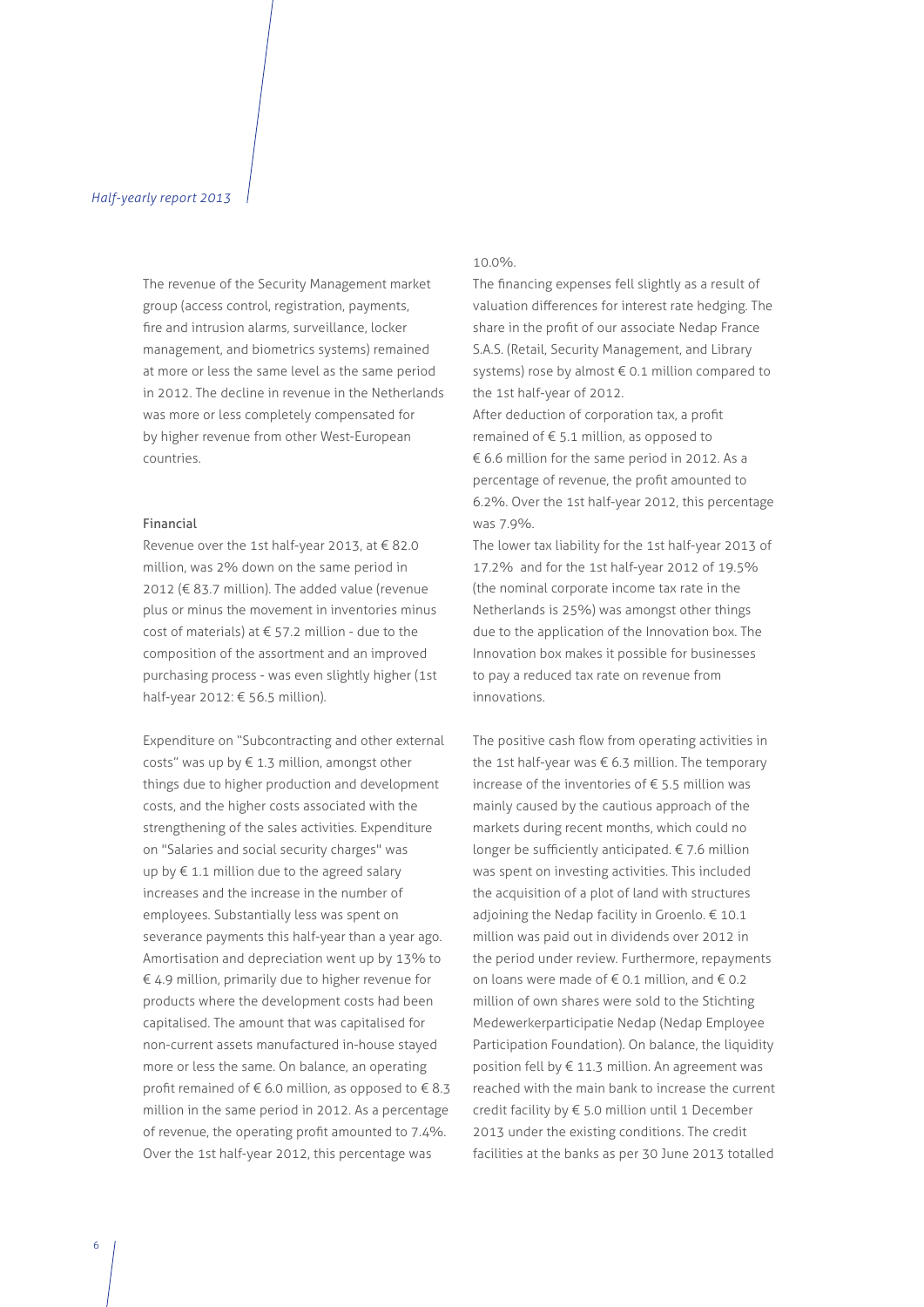€ 51.0 million; of this, € 46.4 million had been drawn. In addition, there was € 3.9 million of cash and cash equivalents. The average credit terms for trade receivables in the 1st half-year was 7.6 weeks  $(2012:7.4)$ .

The solvency position (equity excluding undistributed profit and adjustment in line with IAS 19A expressed as a percentage of the total assets), at 38.4% - despite the investments and the increase in the operating capital - remained virtually the same as the percentage at year-end 2012 (38.1%). Including undistributed profit and the adjustment in line with IAS 19A, this percentage was 40.4%. The adjustment in line with IAS 19A was in connection with the discontinuation of the corridor method. Under this method, the recognition in the profit and loss account of actuarial gains and losses associated with a defined contribution pension scheme were deferred. IAS 19A requires actuarial gains and losses to be recognised directly in the equity. Due to this adjustment, the equity at 31 December 2012 was reduced by  $\xi$  3.8 million. The impact on the profit and loss account for 2012 was negligible.

A description of the most important risks for Nedap is included in the Annual Report for 2012.

Groenlo, 1 August 2013

The Board of Management:

R.M. Wegman G.J.M. Ezendam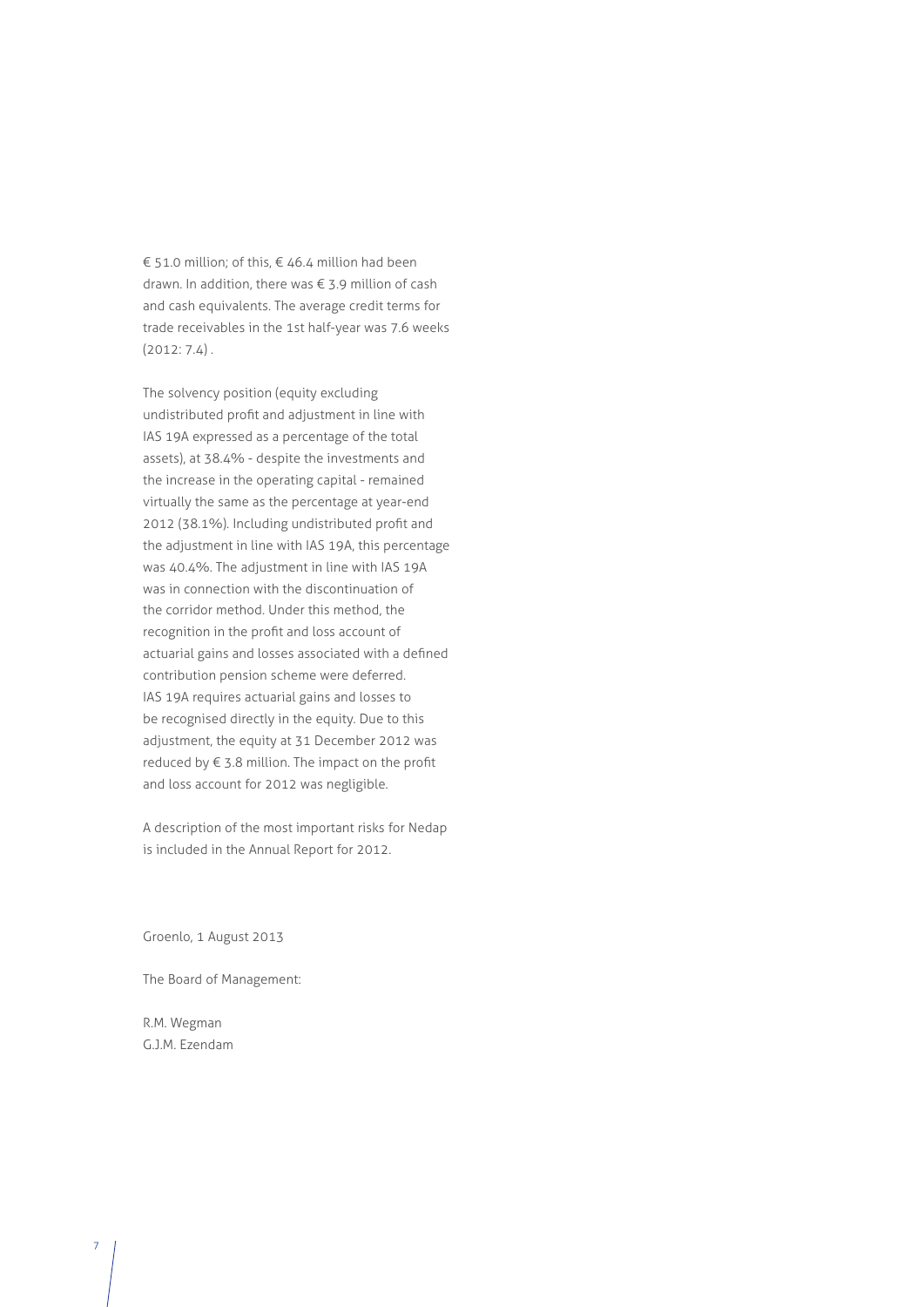### *Half-yearly Financial Statements 2013*

#### *Consolidated balance sheet (€ x 1,000)*

|                                                                                                                                                                                       |                                                         | 2013<br>half-year | 2012<br>year-end                                        |
|---------------------------------------------------------------------------------------------------------------------------------------------------------------------------------------|---------------------------------------------------------|-------------------|---------------------------------------------------------|
| <b>Assets</b><br>Non-current assets<br>Property, plant and equipment<br>Intangible assets<br>Investment in associate<br>Loans<br>Deferred tax assets<br>Employee benefits             | 48,316<br>11,179<br>2,574<br>294<br>678<br>314          |                   | 45,836<br>10,884<br>2,425<br>341<br>481<br>$227*$       |
| Current assets<br>Inventories                                                                                                                                                         | 32,302                                                  | 63,355            | 60,194<br>26,810                                        |
| Income tax receivable<br>Trade and other receivables<br>Cash and cash equivalents                                                                                                     | 112<br>34,799<br>3,941                                  |                   | 28<br>36,013<br>2,933                                   |
|                                                                                                                                                                                       |                                                         | 71,154            | 65,784                                                  |
|                                                                                                                                                                                       |                                                         | 134,509           | 125,978                                                 |
| <b>Equity and liabilities</b><br>Equity                                                                                                                                               |                                                         |                   |                                                         |
| Share capital<br>Statutory reserves<br>Reserves<br>Undistributed profit attributable to shareholders                                                                                  | 669<br>11,352<br>37,277<br>5,049                        |                   | 669<br>11,057<br>33,923*<br>13,480                      |
|                                                                                                                                                                                       |                                                         | 54,347            | 59,129                                                  |
| Non-controlling interests<br>Undistributed profit attributable to non-controlling interests                                                                                           | 130<br>1                                                |                   | 129<br>25                                               |
|                                                                                                                                                                                       |                                                         | 131               | 154                                                     |
|                                                                                                                                                                                       |                                                         | 54,478            | 59,283                                                  |
| Non-current liabilities<br><b>Borrowings</b>                                                                                                                                          | 16,496                                                  |                   | 16,609                                                  |
| Derivative financial instruments<br>Employee benefits<br>Deferred tax liabilities                                                                                                     | 273<br>150<br>3,838                                     |                   | 335<br>264<br>4,198*                                    |
|                                                                                                                                                                                       | 20,757                                                  |                   | 21,406                                                  |
| <b>Current liabilities</b><br>Borrowings<br>Bank overdrafts<br>Employee benefits<br>Provisions<br>Income tax payable<br>Taxes and social security charges<br>Trade and other payables | 232<br>29,697<br>423<br>793<br>1,447<br>3,427<br>23,255 |                   | 268<br>17,366<br>540<br>3,456<br>444<br>2,984<br>20,231 |
|                                                                                                                                                                                       | 59,274                                                  |                   | 45,289                                                  |
| <b>Total liabilities</b>                                                                                                                                                              |                                                         | 80,031            | 66,695                                                  |
|                                                                                                                                                                                       |                                                         | 134,509           | 125,978                                                 |
| * adjusted in connection with change in accounting policy (IAS 19A).                                                                                                                  |                                                         |                   |                                                         |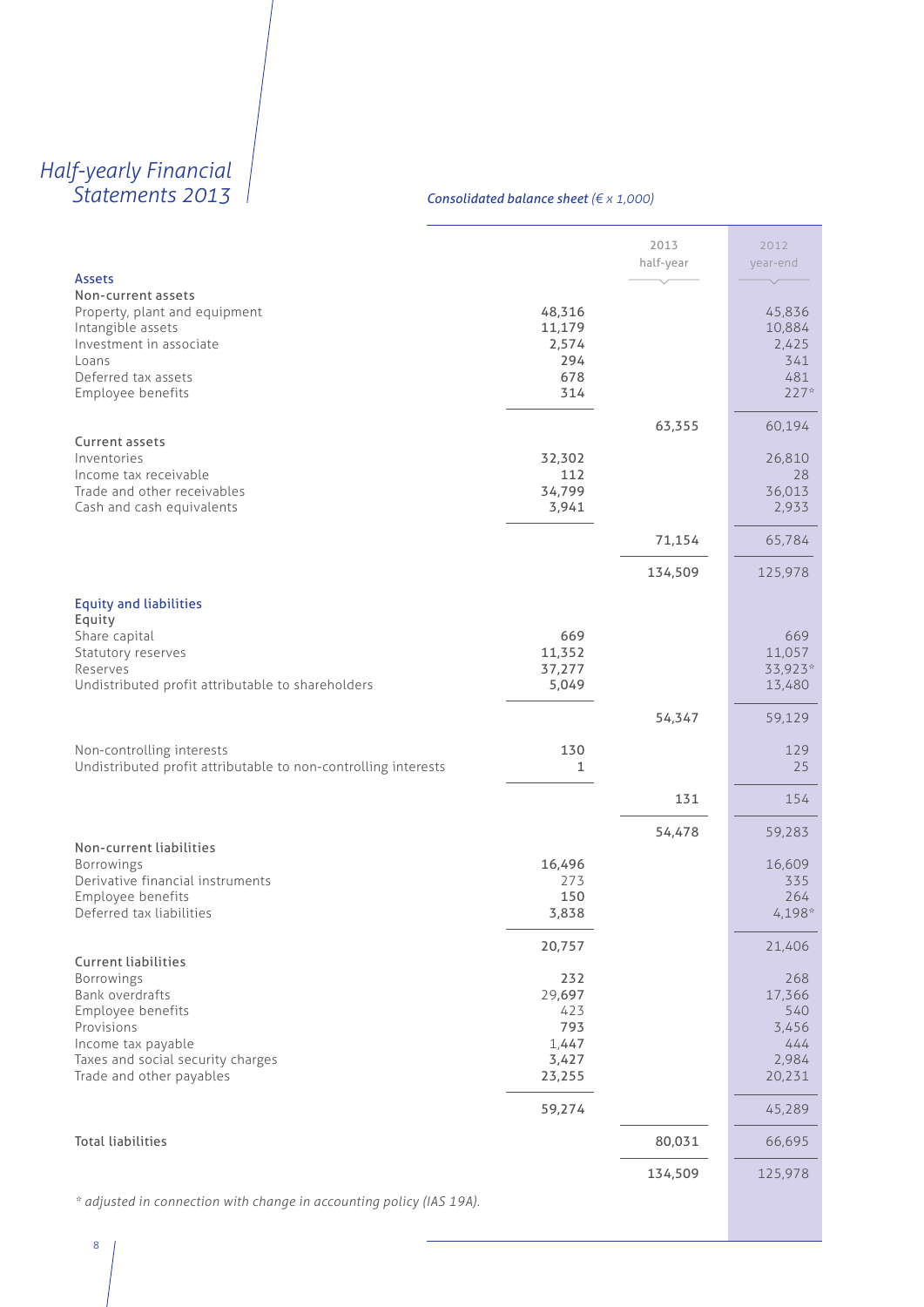#### *Consolidated income statement (€ x 1,000)*

|                                                                                                                                                                                                                                                  |                                              | 2013<br>half-year       | 2012<br>half-year                                                     |
|--------------------------------------------------------------------------------------------------------------------------------------------------------------------------------------------------------------------------------------------------|----------------------------------------------|-------------------------|-----------------------------------------------------------------------|
| Revenue                                                                                                                                                                                                                                          |                                              | 82,026                  | 83,719                                                                |
| Cost of materials<br>Movement in inventories of finished goods and work in progress<br>Subcontracting and other external costs<br>Salaries and social security charges<br>Depreciation, amortisation<br>Non-current assets manufactured in-house | 29,057<br>$-/-$<br>22,871<br>24,729<br>$-/-$ | 4,195<br>4,865<br>1,350 | 27,896<br>686<br>$-/-$<br>21,603<br>23,614<br>4,323<br>1,371<br>$-/-$ |
| Total operating expenses                                                                                                                                                                                                                         |                                              | 75,977                  | 75,379                                                                |
| Operating profit                                                                                                                                                                                                                                 |                                              | 6,049                   | 8,340                                                                 |
| Financing income<br>Financing expenses<br>Value movements in derivative financial instruments                                                                                                                                                    | $-/-$                                        | 46<br>365<br>62         | 74<br>$-/-$<br>383<br>$-/-$<br>32                                     |
| Net financing expenses                                                                                                                                                                                                                           |                                              | $-/-$<br>257            | $-/-$<br>341                                                          |
| Share of profit of associate<br>(after taxes)                                                                                                                                                                                                    |                                              | 252                     | 151                                                                   |
| Profit before taxes                                                                                                                                                                                                                              |                                              | 6,044                   | 8,150                                                                 |
| Taxes                                                                                                                                                                                                                                            |                                              | 994                     | 1,561                                                                 |
| Profit after taxes 1st half-year                                                                                                                                                                                                                 |                                              | 5,050                   | 6,589                                                                 |
| Profit attributable to shareholders of Nedap N.V.<br>Profit attributable to non-controlling interests                                                                                                                                            |                                              | 5,049<br>1              | 6,576<br>13                                                           |
| Profit after taxes 1st half-year                                                                                                                                                                                                                 |                                              | 5,050                   | 6,589                                                                 |
| Average number of shares in issue                                                                                                                                                                                                                |                                              | 6,692,920               | 6,692,920                                                             |
| Earnings per ordinary share (in $\epsilon$ )<br>Diluted earnings per ordinary share (in $\xi$ )                                                                                                                                                  |                                              | 0.75<br>0.75            | 0.98<br>0.98                                                          |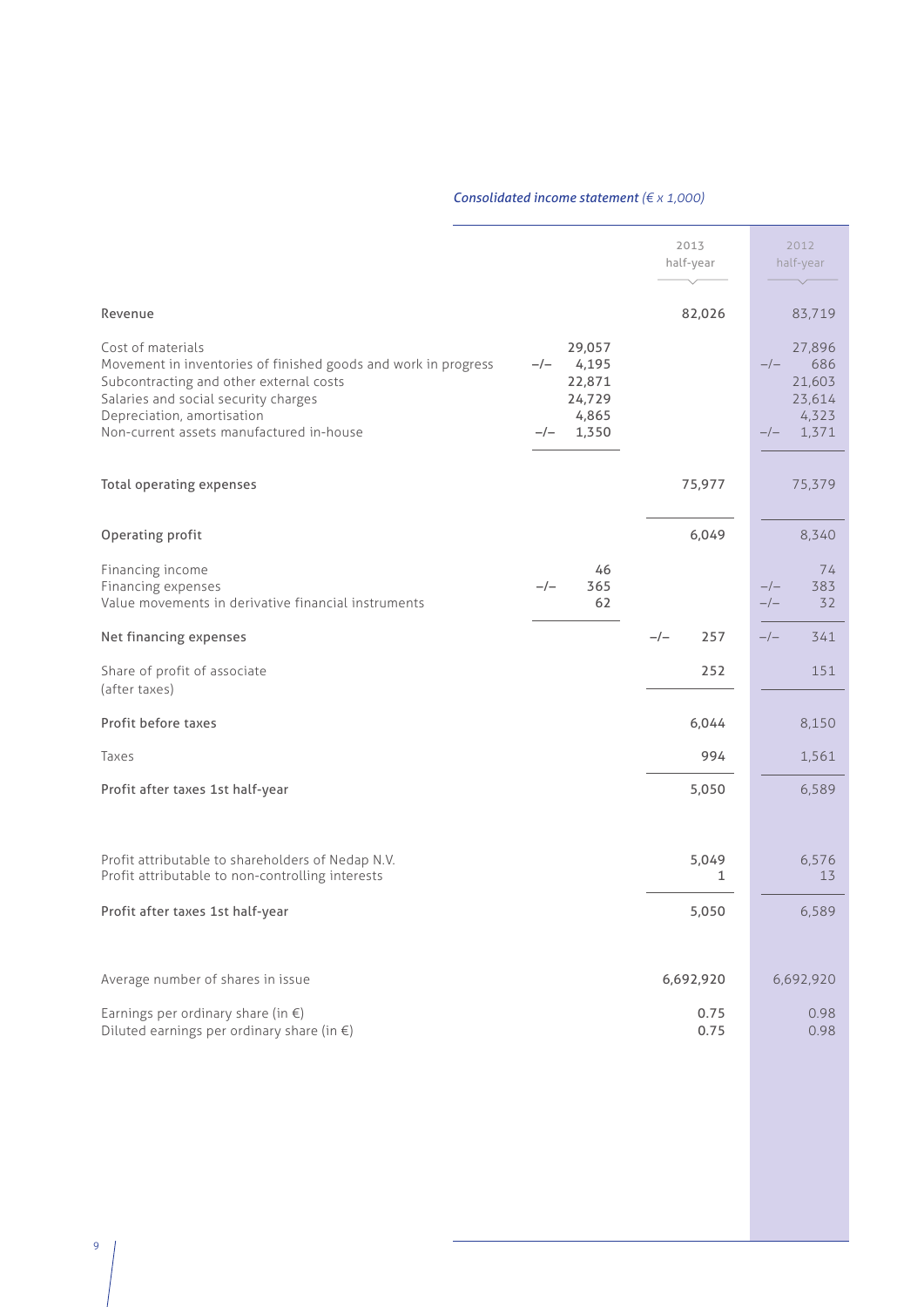## *Half-yearly Financial*

#### *Consolidated statement of comprehensive income (€ x 1,000)*

|                                                                                                                   | 2013<br>half-year | 2012<br>half-year |
|-------------------------------------------------------------------------------------------------------------------|-------------------|-------------------|
| Profit for the 1st half-year                                                                                      | 5,050             | 6,589             |
| Other comprehensive income                                                                                        |                   |                   |
| Items that will never be reclassified to profit or loss:<br>Revaluation of the defined benefit liability (asset)  |                   |                   |
| Items that are or may be reclassified subsequently to profit or loss:<br>Foreign currency translation differences |                   |                   |
| Other comprehensive income for the period under review after taxes:                                               |                   |                   |
| Total comprehensive income for the 1st half-year                                                                  | 5,050             | 6,589             |
| Total comprehensive income attributable to                                                                        |                   |                   |
| Shareholders of Nedap N.V.<br>Non-controlling interests                                                           | 5,049<br>1        | 6,576<br>13       |
| Total comprehensive income for the 1st half-year                                                                  | 5,050             | 6,589             |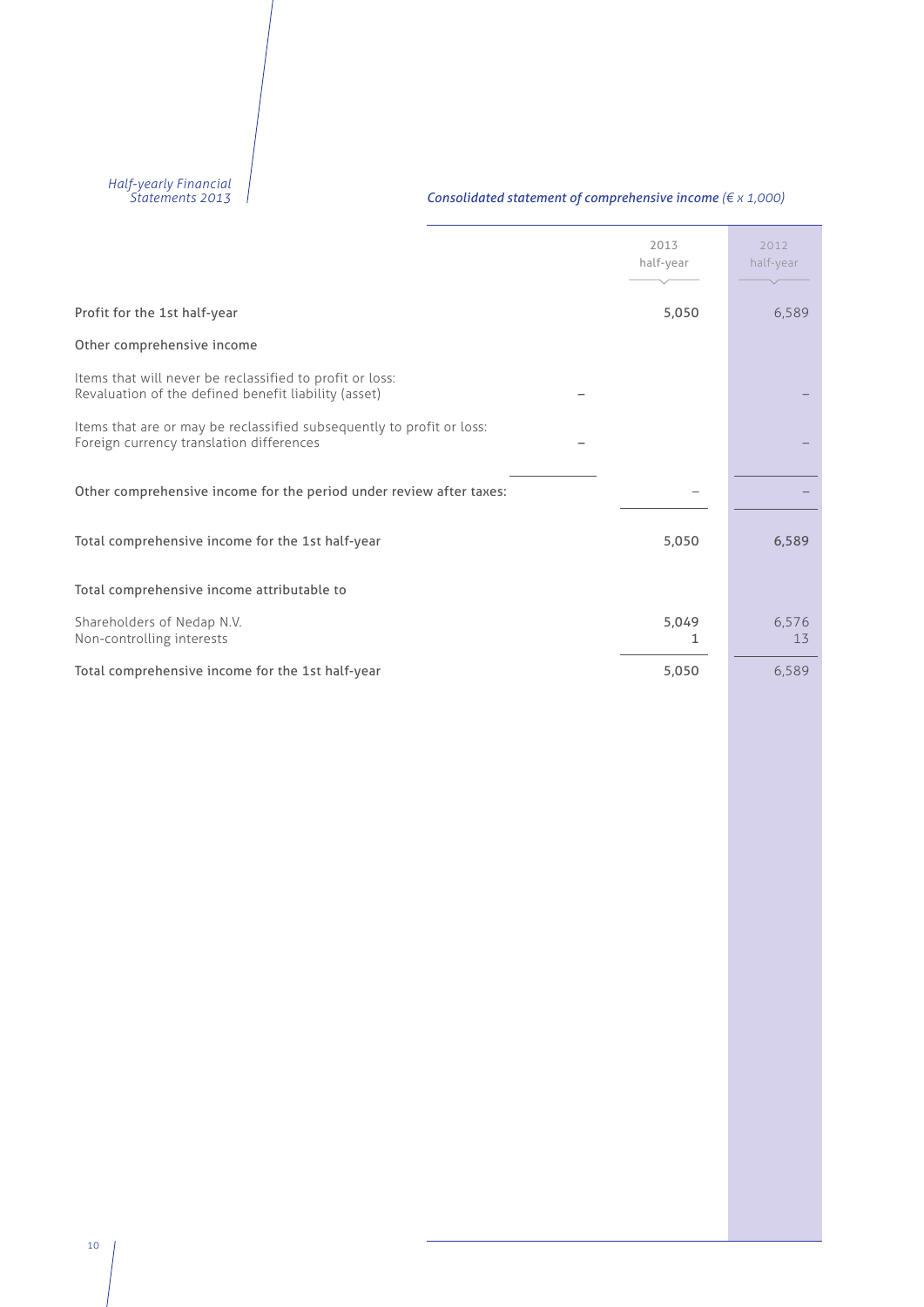#### *Consolidated cash flow statement (€ x 1,000)*

|                                                                                                                                                                                                                              |                         |                                                |       | 2013<br>half-year |                         | 2012<br>half-year                       |  |
|------------------------------------------------------------------------------------------------------------------------------------------------------------------------------------------------------------------------------|-------------------------|------------------------------------------------|-------|-------------------|-------------------------|-----------------------------------------|--|
| Cash flow from operating activities<br>Profit for the 1st half-year                                                                                                                                                          |                         |                                                |       | 5,050             |                         | 6,589                                   |  |
| Adjustments for:<br>Depreciation, amortisation<br>Book profit on sale of property, plant and equipment<br>Share of profit of associate<br>Net financing expenses<br>Income taxes                                             | $-/-$<br>$-/-$          | 4,865<br>26<br>252<br>257<br>994               |       |                   | $-/-$<br>$-/-$          | 4,323<br>35<br>151<br>341<br>1,561      |  |
|                                                                                                                                                                                                                              |                         |                                                |       | 5,838             |                         | 6,039                                   |  |
| Movements in trade and other receivables<br>Movements in inventories<br>Movements in taxes and social security charges<br>Movements in trade and other payables<br>Movements in employee benefits<br>Movements in provisions | $-/-$<br>$-/-$<br>$-/-$ | 1,215<br>5,492<br>443<br>3,145<br>318<br>2,663 |       |                   | $-/-$<br>$-/-$<br>$-/-$ | 216<br>172<br>385<br>1,262<br>556<br>69 |  |
|                                                                                                                                                                                                                              |                         |                                                | $-/-$ | 3,670             |                         | 1,746                                   |  |
| Interest paid<br>Interest received<br>Income tax paid                                                                                                                                                                        | $-/-$<br>$-/-$          | 349<br>45<br>632                               |       |                   | $-\prime -$             | 532<br>55<br>416                        |  |
|                                                                                                                                                                                                                              |                         |                                                | $-/-$ | 936               | $-/-$                   | 61                                      |  |
| Cash flow from investing activities                                                                                                                                                                                          |                         |                                                |       | 6,282             |                         | 14,313                                  |  |
| Acquisitions of property, plant and equipment<br>Acquisitions of intangible assets<br>Proceeds from sale of property, plant and equipment<br>Dividend received from associate<br>Borrowings repaid                           | $-/-$<br>$-/-$          | 6,778<br>1,299<br>326<br>103<br>47             |       |                   | $-/-$<br>$-/-$          | 3,957<br>1,350<br>117<br>570            |  |
| Cash flow from financing activities                                                                                                                                                                                          |                         |                                                | $-/-$ | 7,601             | $-/-$                   | 4,620                                   |  |
| Long-term borrowings repaid<br>Dividend paid to non-controlling interests<br>Dividend paid to shareholders of Nedap N.V.<br>Net issue and repurchase of shares                                                               | $-/-$<br>$-/-$<br>$-/-$ | 149<br>24<br>10,106<br>275                     |       |                   | $-/-$<br>$-/-$<br>$-/-$ | 157<br>1<br>8,232<br>104                |  |
|                                                                                                                                                                                                                              |                         |                                                | $-/-$ | 10,004            | $-/-$                   | 8,286                                   |  |
| Movements in cash and cash equivalents and banks                                                                                                                                                                             |                         |                                                | $-/-$ | 11,323            |                         | 1,407                                   |  |
| Cash and cash equivalents and banks at 1 January<br>Exchange gains and losses on cash and cash equivalents and banks                                                                                                         |                         |                                                | $-/-$ | 14,433            | $-/-$                   | 18,844                                  |  |
| Cash and cash equivalents and banks at 30 June                                                                                                                                                                               |                         |                                                | $-/-$ | 25,756            | $-/-$                   | 17,437                                  |  |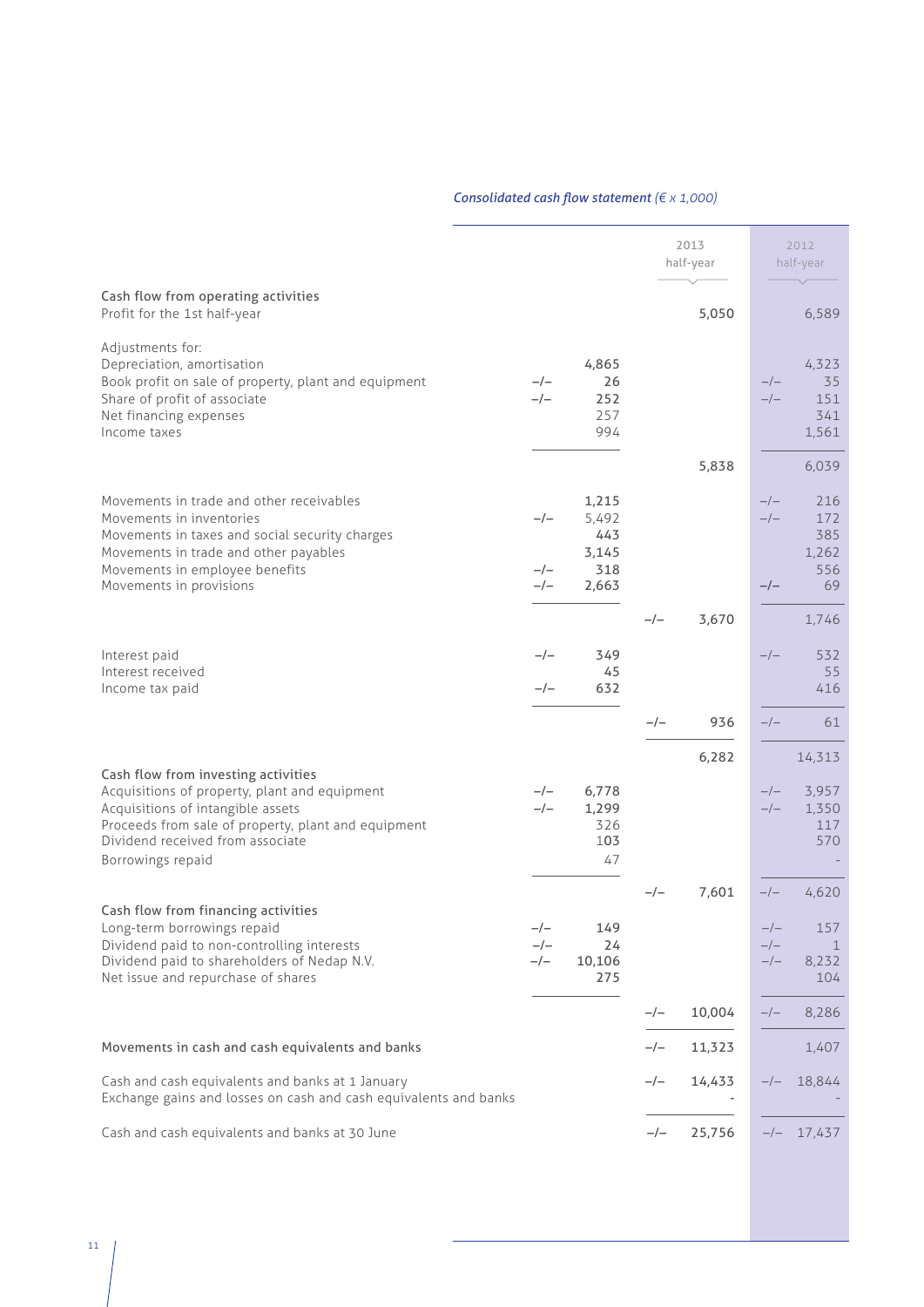#### *Half-yearly Financial Statements 2013*

#### *Consolidated statement of changes in equity (€ x 1,000)*

|                                                            | share<br>capital | statutory<br>reserves | reserves | profit<br>equity<br>attributable<br>attributable<br>to share-<br>to share-<br>holders<br>holders |                                 | non-controlling<br>interests | total<br>equity |  |
|------------------------------------------------------------|------------------|-----------------------|----------|--------------------------------------------------------------------------------------------------|---------------------------------|------------------------------|-----------------|--|
|                                                            |                  |                       |          |                                                                                                  |                                 |                              |                 |  |
| Balance at 1-1-2012*                                       | 669              | 10,029                | 37,109   | 10,979                                                                                           | 58,786                          | 130                          | 58,916          |  |
| Dividend                                                   |                  |                       |          |                                                                                                  | $-/-$ 8,232 $-/-$ 8,232 $-/-$   |                              | $1 -/- 8,233$   |  |
| Appropriation of profit                                    |                  | 654                   |          | $2,093 -/- 2,747$                                                                                |                                 |                              |                 |  |
| Movement in shares                                         |                  |                       | 104      |                                                                                                  | 104                             |                              | 104             |  |
| Profit for the 1st half-year                               |                  |                       |          | 6,576                                                                                            | 6,576                           | 13                           | 6,589           |  |
| Other comprehensive income                                 |                  |                       |          |                                                                                                  |                                 |                              |                 |  |
| Balance at 30-6-2012*                                      | 669              | 10,683                | 39,306   | 6,576                                                                                            | 57,234                          | 142                          | 57,376          |  |
| Balance at 1-1-2013*                                       | 669              | 11,057                | 33,923   | 13,480                                                                                           | 59,129                          | 154                          | 59,283          |  |
| Dividend                                                   |                  |                       |          |                                                                                                  | $-/- 10,106$ $-/- 10,106$ $-/-$ |                              | $24 - 10,130$   |  |
| Appropriation of profit                                    |                  | 295                   |          | $3,079$ -/- $3,374$                                                                              |                                 |                              |                 |  |
| Movement in shares                                         |                  |                       | 275      |                                                                                                  | 275                             |                              | 275             |  |
| Profit for the 1st half-year<br>Other comprehensive income |                  |                       |          | 5,049                                                                                            | 5,049                           | $\mathbf 1$                  | 5,050           |  |
| Balance at 30-6-2013                                       | 669              | 11,352                | 37,277   | 5,049                                                                                            | 54,347                          | 131                          | 54,478          |  |

At 30-6-2013, the company repurchased 23,216 (30-6-2012: 23,087) of its own shares for delivery to the Stichting Medewerkerparticipatie Nedap.

The statutory reserves were as follows:

|                                                                                                               |       | 30-06-2013    |           | 30-06-2012           |
|---------------------------------------------------------------------------------------------------------------|-------|---------------|-----------|----------------------|
| Capitalised development costs<br>Profit of subsidiaries not freely distributable<br>Exchange gains and losses | $-/-$ | 11.014<br>444 | $106 -/-$ | 10,303<br>494<br>114 |
| Total                                                                                                         |       | 11,352        |           | 10,683               |

*\* adjusted in connection with change in accounting policy (IAS 19A)*.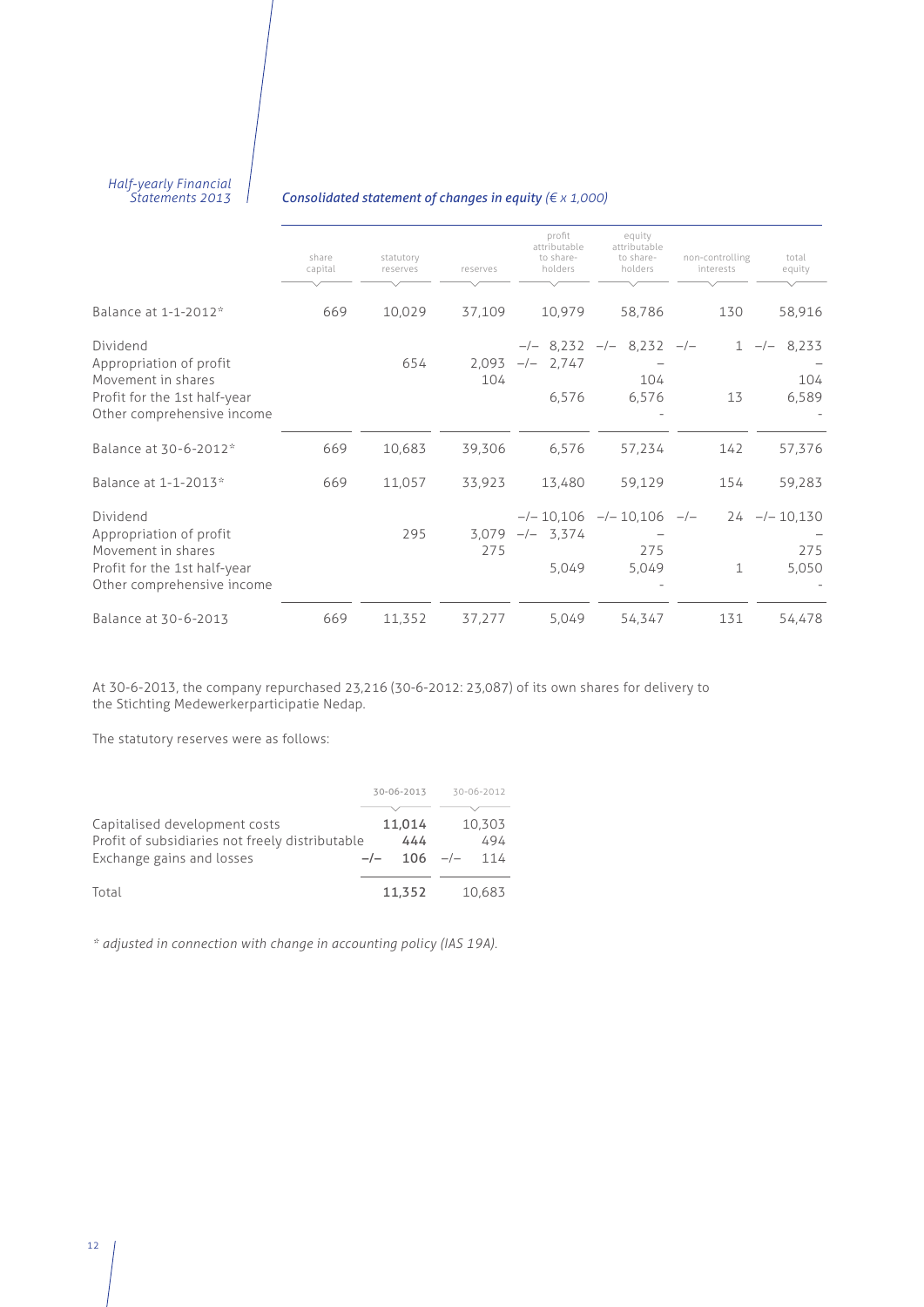#### *Notes to the half-yearly Financial Statements 2013 (€ x 1,000, unless stated otherwise)*

#### Accounting policies

#### *General*

N.V. Nederlandsche Apparatenfabriek "Nedap" is registered in Groenlo, the Netherlands. The interim consolidated half-yearly 2013 report of the company comprises the company and its subsidiaries, who together form the Group, referred to below as Nedap.

Nedap is a manufacturer of intelligent technological solutions relating to socially relevant themes, including sufficient food, clean drinking water, sustainable energy, security and healthcare.

It concentrates on market segments where its technological know-how, market knowledge and knowledge of the customer's business process can create added value for the customer. These market segments are approached through the company's own sales channels as well as through third parties.

The 2012 consolidated financial statements of Nedap are available at request at info@nedap.com or per telephone +31 (0) 544 471111 or can be downloaded from our website www.nedap.com.

#### *Statement of accordance*

This consolidated interim report has been prepared in accordance with International Financial Reporting Standards (IFRS) IAS 34 Interim Financial Reporting. It does not contain all information that is required for full financial statements and has to be read in combination with the 2012 consolidated financial statements of Nedap.

This condensed consolidated interim report was drawn up by the Board of Management on August 1st 2013.

#### *Relevant accounting policies*

The accounting policies and calculation methods

applied by Nedap in this consolidated interim report are equal to the policies and calculation methods applied by Nedap in the consolidated financial statements for 2012, with the exception of the adjustment in line with IAS 19A employee benefits. This amendment comprises the discontinuation of the corridor method. Under this method, the recognition in the profit and loss account of actuarial gains and losses associated with a defined contribution pension scheme were deferred. IAS 19A requires actuarial gains and losses to be recognised directly in the equity. Due to this adjustment, the equity at 1 January 2012 was increased by € 0.8 million and was reduced by € 3.8 million at 31 December 2012. The impact on the profit and loss account for 2012 was negligible.

#### *Estimates*

Interim reporting requires management to make judgements, estimates and assumptions that affect the application of accounting policies and the reported value of assets, liabilities, income and expenses. The actual outcomes may differ from these estimates. In preparing this consolidated interim report, the relevant judgements, made by the management and used in applying the accounting policies of Nedap and the relevant sources of estimates used, are the same judgements and sources as in its consolidated financial statements 2012. Estimates relate primarily to tangible and intangible assets, employee benefits. other receivables and provisions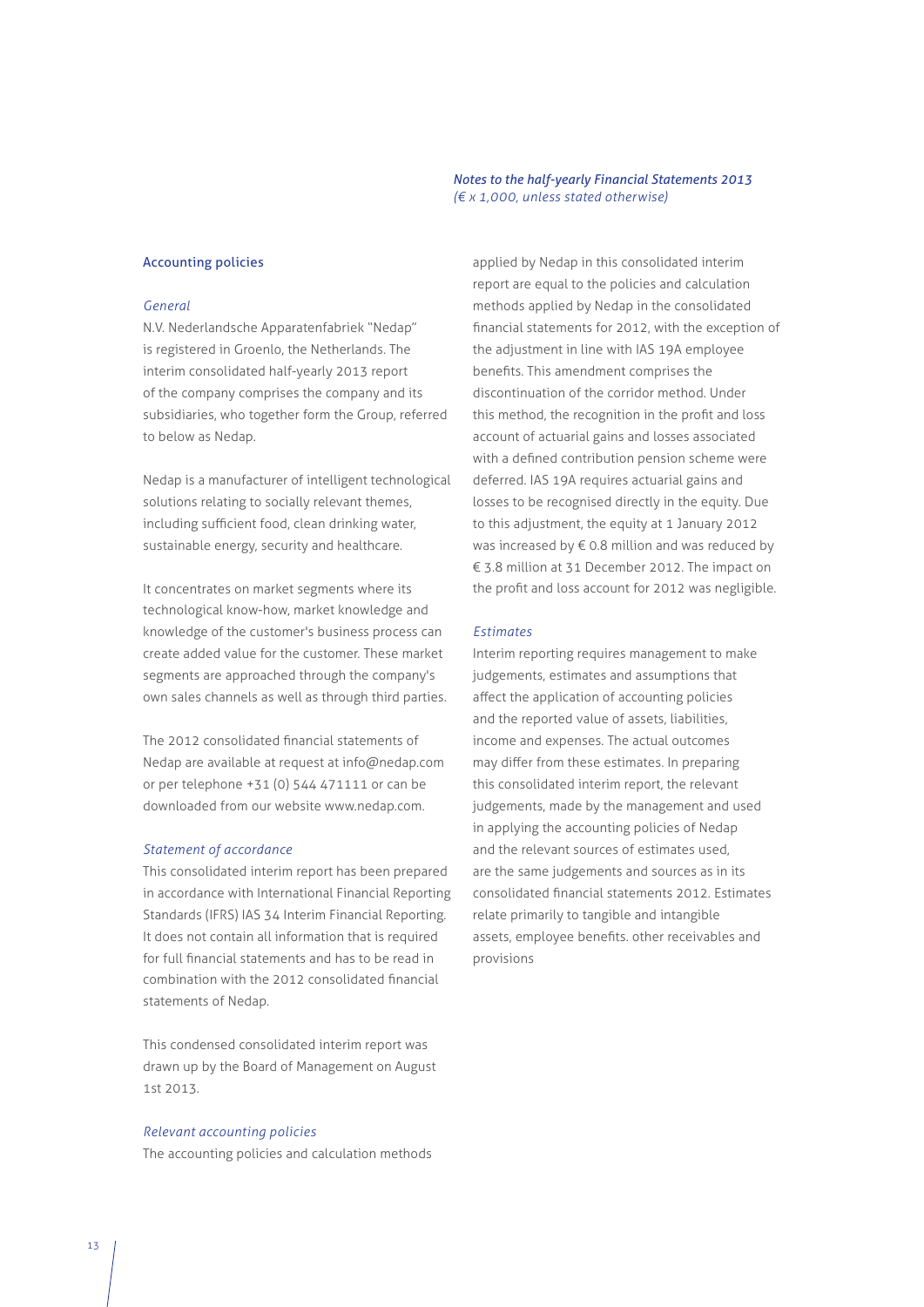*Half-yearly report 2013*

#### *Financial risk management*

The objectives and measurements of Nedap in the field of financial risk management correspond with the objectives and measurements as stated in the consolidated financial statements 2012.

#### *Income taxes*

Income taxes are determined as the product of the weighted average of the tax rate expected for the year under review and the interim profit before taxes.

#### *Related parties transactions*

Nedap's related parties are the associate Nedap France S.A.S., Stichting Preferente Aandelen Nedap, the members of the Supervisory Board and the Board of Management. With the associate normal business transactions take place against conditions similar to those applicable to transactions with third parties. There were no transactions with Stichting Preferente Aandelen Nedap. Only normal transactions took place with the members of the Supervisory Board and the Board of Management.

The figures in this interim report have not been audited by an external accountant.

This is a translation of the original Dutch interim report. In the event of any conflict of interpretation the Dutch text will prevail.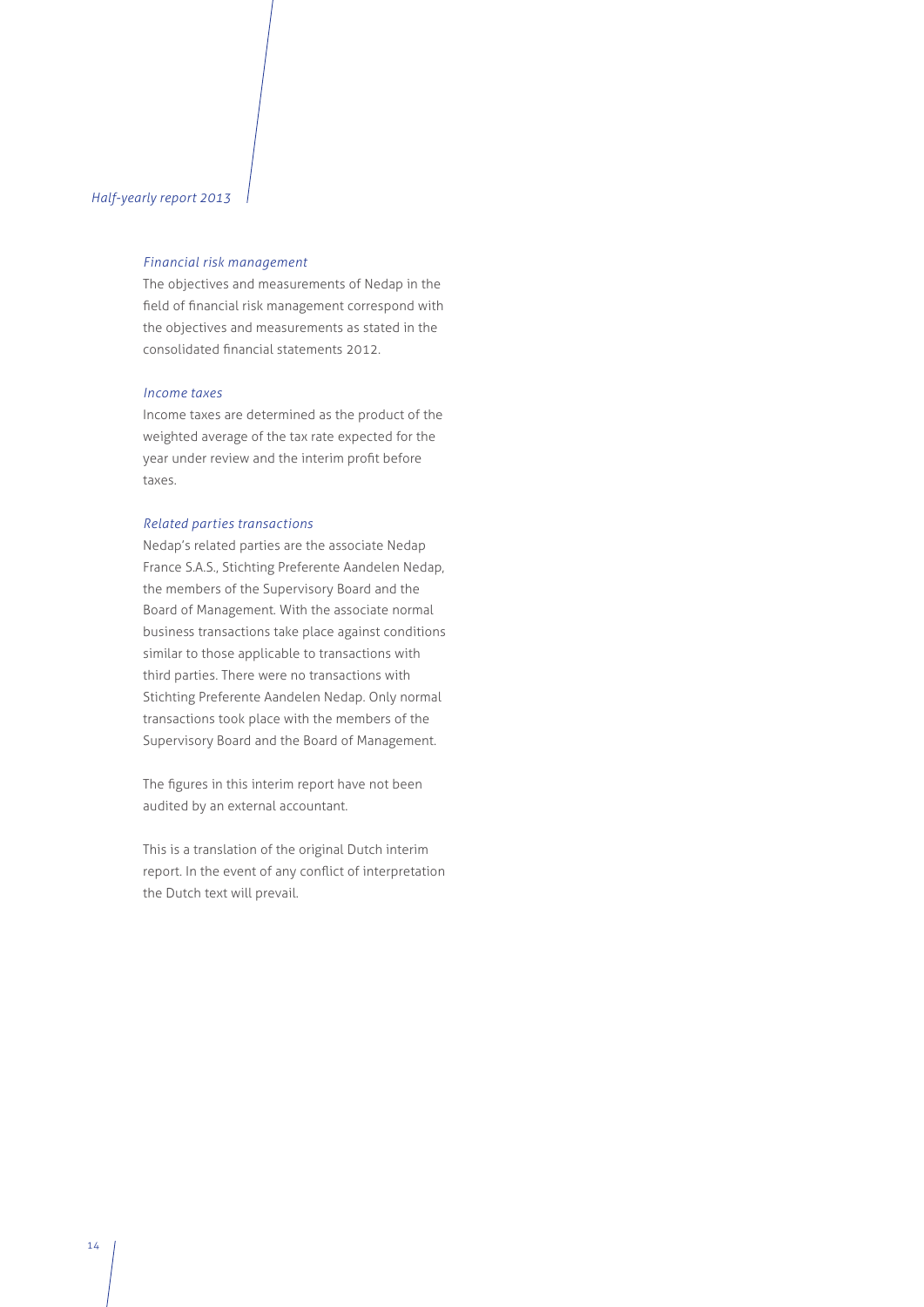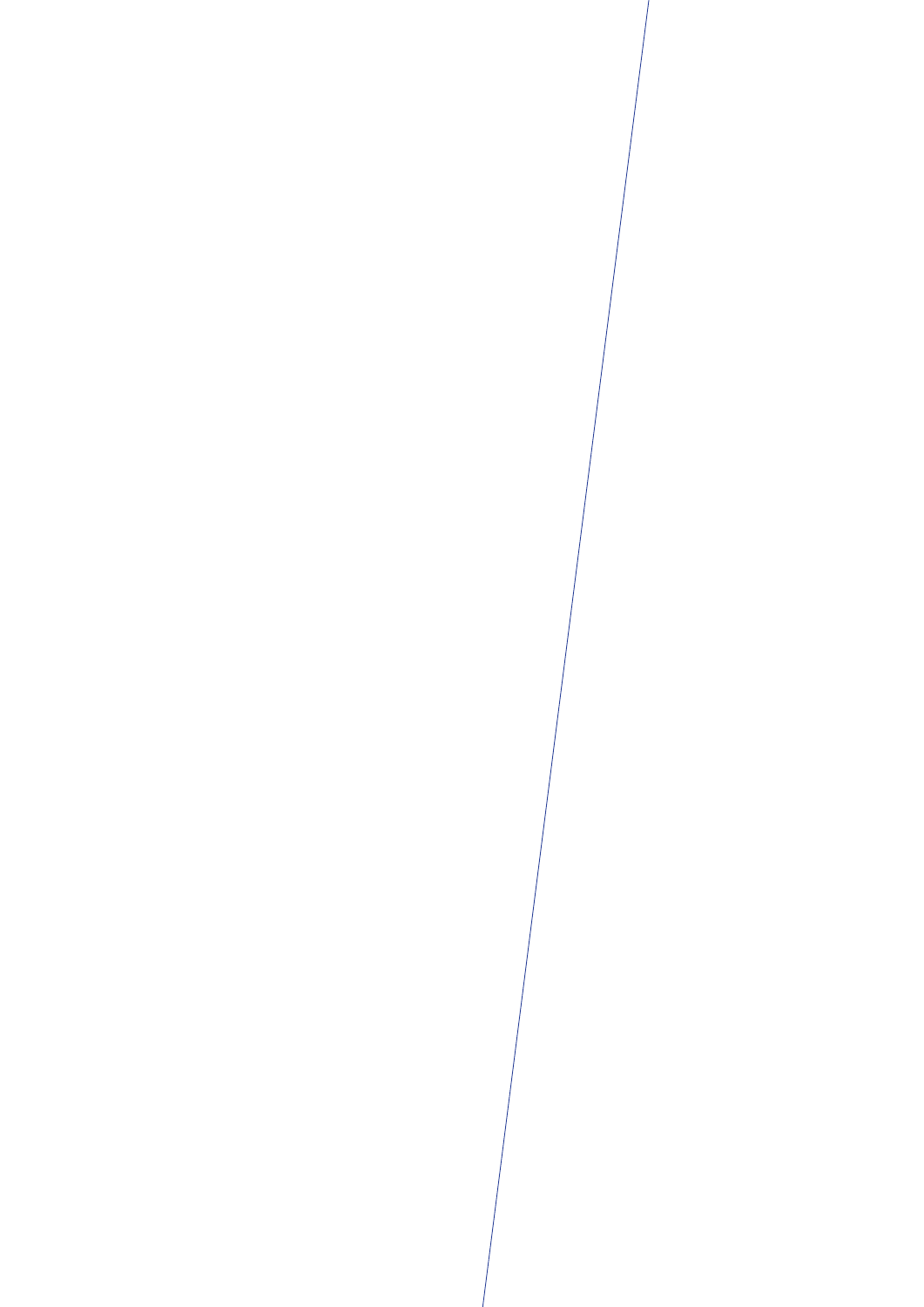## *Statement*

#### Statement pursuant to Section 5:25d of the Financial Supervision Act

To the best of our knowledge,

- 1. the half-yearly financial statements give a true and fair view of the assets, liabilities, financial position and profit or loss of Nedap N.V. and the undertakings included in the consolidation taken as a whole; and
- 2. the half-yearly report of the Board of Management includes a fair review of the information as required under Section 5:25d (8 and 9) of the Financial Supervision Act.

Groenlo, 1 August 2013

The Board of Management:

R.M. Wegman G.J.M. Ezendam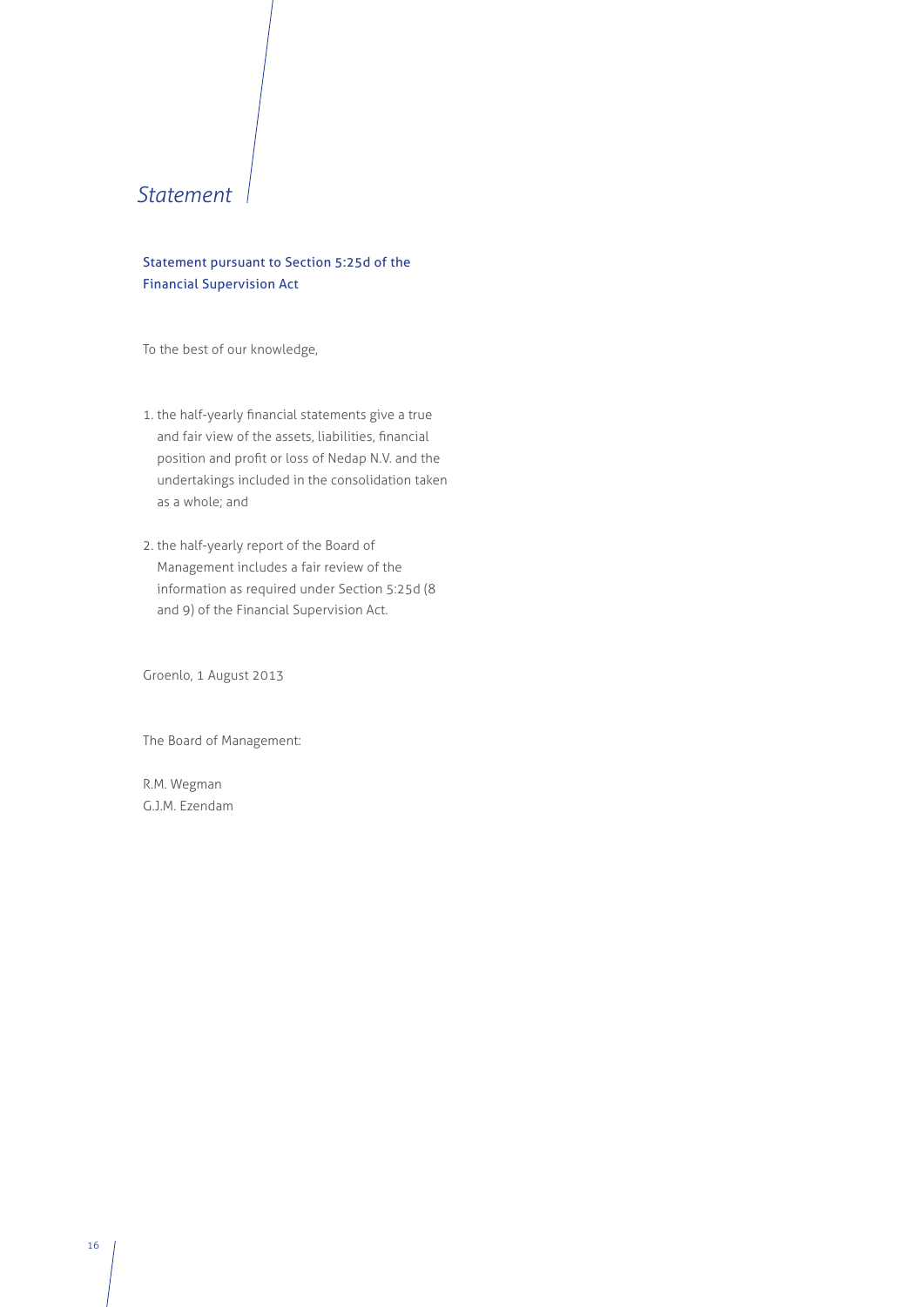## *Profile Nedap*

Nedap is characterized by an open, innovative and creative company culture aimed at development and entrepreneurship.

Nedap's long-term policy is aimed at creating a durable added value for clients, employees and shareholders. The company plans on achieving this by means of an organic increase in revenue and profit, whereby diversification and innovation, based on the expertise available within Nedap, play a key role.

Nedap concentrates on the development and delivery of distinctive and durable

- solutions for computerization and management of operating processes, whereby recognition of persons, animals and goods as a rule play an important role and
- products whereby power and control electronics play an important role.

In order to continue operating in the manner which makes the company strong, and is based on autonomous growth, the financial standards applied by Nedap consist of an operating profit of at least 10% of revenue, a 15%-20% return on equity, and a solvency ratio of about 45%.

Nedap was founded in 1929 and has been listed on the NYSE Euronext since 1947.